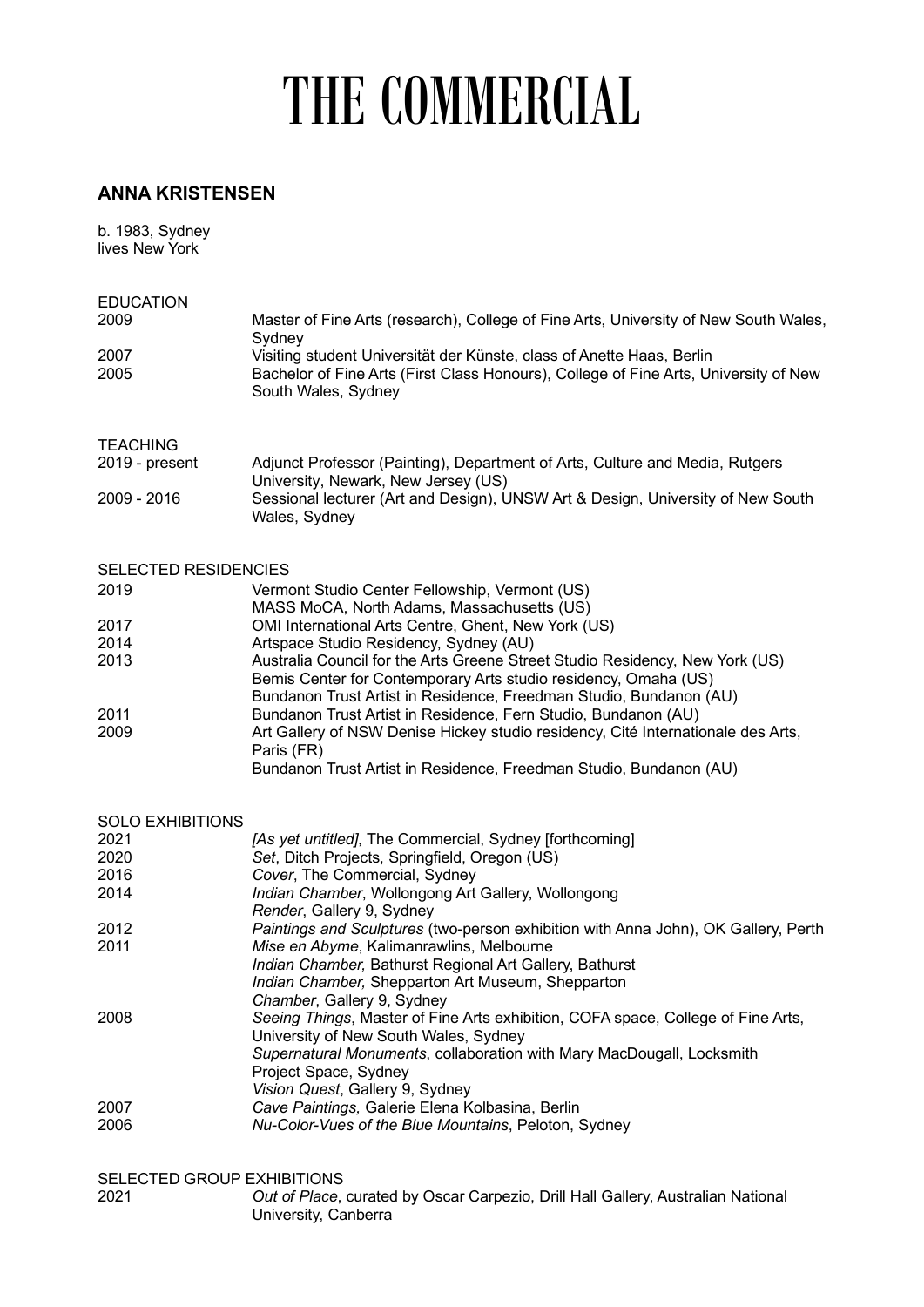| 2019 | Certain Realities, curated by Michael Moran, Murray Art Museum Albury, Albury<br>Still Life Pt. II, Verge Gallery, curated by Adam Stone, University of Sydney, Sydney                                                                                                                               |
|------|------------------------------------------------------------------------------------------------------------------------------------------------------------------------------------------------------------------------------------------------------------------------------------------------------|
| 2018 | Waiter Waiter, The Commercial, Sydney<br>Obsession: Devil in the Detail, curated by Danny Lacy, Mornington Peninsula<br>Regional Gallery, Mornington<br>As yet untitled, The Commercial, Sydney                                                                                                      |
|      | Geelong Contemporary Art Prize, Geelong Gallery, Geelong                                                                                                                                                                                                                                             |
|      | Unreal City, curated by Sarah Rees, Firstdraft, Sydney                                                                                                                                                                                                                                               |
| 2017 | The Commercial - Group Show (E06), Sydney Contemporary, Carriageworks,<br>Sydney                                                                                                                                                                                                                     |
|      | Artist Profile: Australian painters 2007-2017, Orange Regional Gallery, Orange                                                                                                                                                                                                                       |
| 2016 | Blind, curated by Shane Haseman, KNULP, Sydney<br>Antipodean Inquiry, curated by Owen Craven, Yavuz Gallery, Singapore                                                                                                                                                                               |
| 2015 | Exhibit A, curated by Carrie Miller, The Lock-up, Newcastle                                                                                                                                                                                                                                          |
|      | Solid State, curated by Michael Do, Casula Powerhouse Arts Centre, Sydney<br>OBJECT LESSONS II: Curtain Situations, curated by Gemma Weston, Lawrence<br>Wilson Art Gallery, University of Western Australia, Perth<br>Right here right now, curated by Michael Do, Penrith Regional Gallery, Sydney |
|      | Picture Perfect, curated by Fantom Editions, Viasaterna, Milan                                                                                                                                                                                                                                       |
| 2014 | Forever New, curated by Marilyn Schneider, Alaska Projects, Sydney                                                                                                                                                                                                                                   |
|      | In the Dust of this Planet, Station, Melbourne                                                                                                                                                                                                                                                       |
|      | Gallery 9, Melbourne Art Fair, Royal Exhibition Building, Melbourne                                                                                                                                                                                                                                  |
|      | Nothing New, curated by Sophie Kitson, supported by City of Sydney, William Street                                                                                                                                                                                                                   |
|      | Creative Hub, Sydney                                                                                                                                                                                                                                                                                 |
|      | Ready Player One, Station, Melbourne<br>John Fries Award, UNSW Galleries, The University of New South Wales, Sydney                                                                                                                                                                                  |
| 2013 | Transit, Horsham Regional Art Gallery, Horsham                                                                                                                                                                                                                                                       |
|      | Seven Points (part one): Marley Dawson, Anna Kristensen, Angelica Mesiti,                                                                                                                                                                                                                            |
|      | curated by Bree Pickering, Embassy of Australia Gallery, Washington DC                                                                                                                                                                                                                               |
|      | Low Relief, curated by Connie Anthes, Damien Minton Gallery, Sydney                                                                                                                                                                                                                                  |
| 2012 | Book of Flowers, 55 Sydenham Rd, Sydney                                                                                                                                                                                                                                                              |
|      | The New Fair, Kalimanrawlins, Melbourne                                                                                                                                                                                                                                                              |
|      | No Relation, curated by Shane Haseman and Alex Gawronski, ICAN, Sydney<br>Bellowing Echoes, curated by Marcel Cooper and Bronwyn Bailey-Charteris, Next                                                                                                                                              |
|      | Wave Festival, Gertrude Contemporary, Melbourne                                                                                                                                                                                                                                                      |
|      | New Work, Gallery 9, Sydney                                                                                                                                                                                                                                                                          |
|      | Cool World, curated by Mitch Cairns, Alaska Projects, Sydney                                                                                                                                                                                                                                         |
| 2011 | Helen Lempriere Travelling Art Scholarship, Artspace, Sydney                                                                                                                                                                                                                                         |
|      | Illuminations and Bad Faith, curated by Todd McMillan, Bondi Pavilion Gallery,                                                                                                                                                                                                                       |
|      | Sydney<br>Just Imagine, Wollongong Art Gallery, Wollongong                                                                                                                                                                                                                                           |
| 2010 | Phenomenonononononon, curated by Marley Dawson Sydney College of the Arts                                                                                                                                                                                                                            |
|      | Gallery, Sydney                                                                                                                                                                                                                                                                                      |
|      | Uplands Gallery, Melbourne Art Fair, Melbourne                                                                                                                                                                                                                                                       |
|      | Gallery 9, Melbourne Art Fair, Melbourne                                                                                                                                                                                                                                                             |
|      | The Drawing Wall, curated by Danny Lacy, Shepparton Art Museum, Shepparton                                                                                                                                                                                                                           |
| 2009 | Colleagues & Peers (hokey-pokey), Cosmic Battle for your Heart, curated by Mitch                                                                                                                                                                                                                     |
| 2008 | Cairns and Agatha Gothe-Snape, Sydney<br>Rookie, curated by Barbara Flynn, Deloitte, Sydney                                                                                                                                                                                                          |
| 2007 | An Introduction to Locksmith, Locksmith Project Space, Sydney                                                                                                                                                                                                                                        |
|      | Helen Lempriere Travelling Art Scholarship, Artspace, Sydney                                                                                                                                                                                                                                         |
| 2006 | Examples, curated by Matthys Gerber and Giles Rydes, Peloton, Sydney                                                                                                                                                                                                                                 |
|      | Hatched, curated by Leigh Robb, Perth Institute of Contemporary Arts, Perth                                                                                                                                                                                                                          |
| 2005 | A Short Survey on Making Pictures, Phatspace, Sydney                                                                                                                                                                                                                                                 |
|      | Homage in 9 Movements, Firstdraft, Sydney                                                                                                                                                                                                                                                            |
|      |                                                                                                                                                                                                                                                                                                      |

SELECTED BIBLIOGRAPHY<br>2021 Oscar ( 2021 Oscar Capezio, 'Out of Place', *Out of Place*, exh. cat., Drill Hall Gallery, Australian National University, Canberra, 2021, pp. 18-19 2020 Tom Melick, 'A Window is a Verb', exh. booklet, for the occasion of *Set*, Ditch Projects, Springfield, Oregon (US), Anna Kristensen and Cooperative Editions, 2020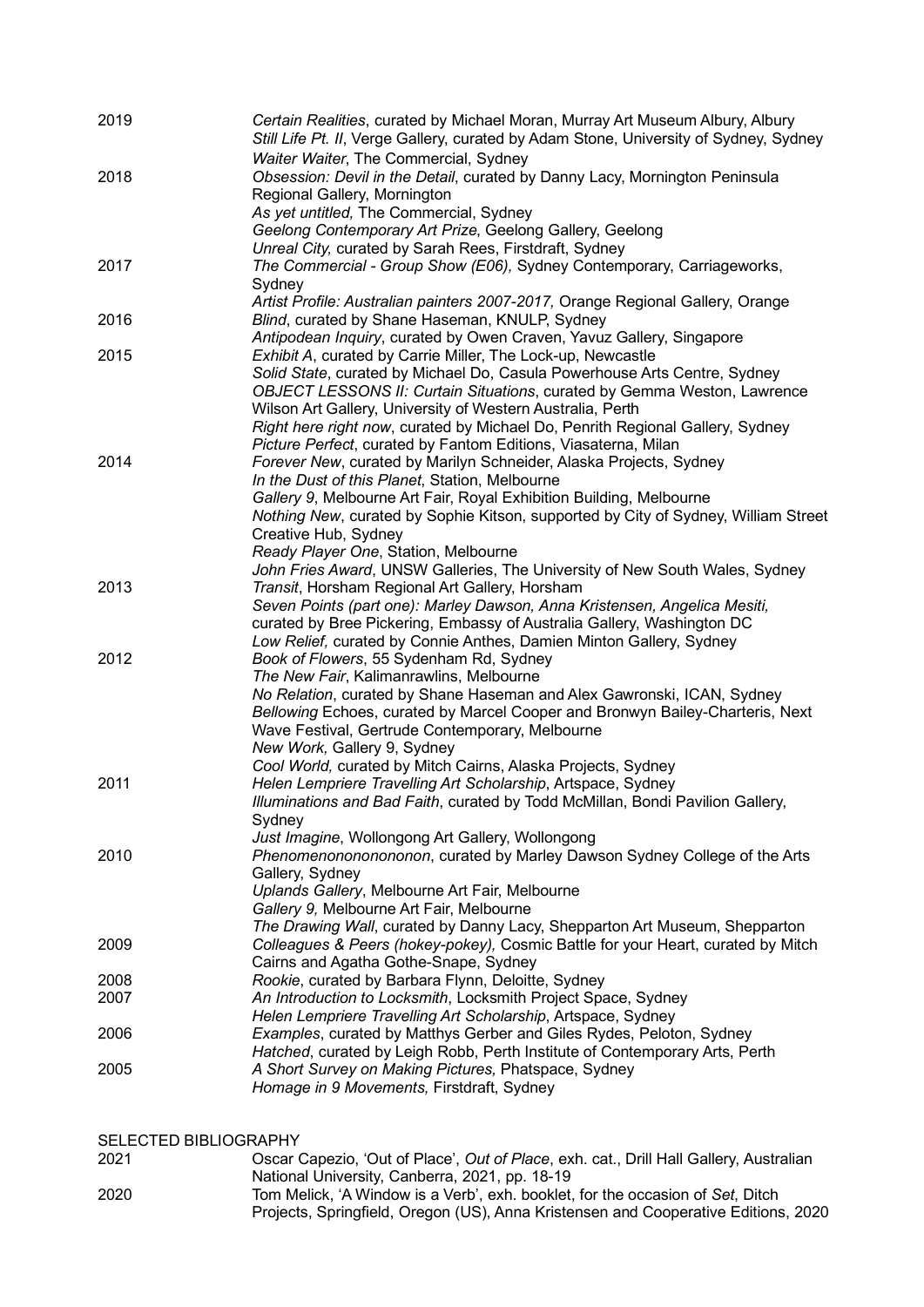| 2018 | Danny Lacy, Obsession: Devil in the Detail, exh. cat. Mornington Peninsula<br>Regional Gallery, Mornington, 2018, pp78-52       |
|------|---------------------------------------------------------------------------------------------------------------------------------|
|      | Naomi Riddle, Make Words from Plaster, exh. cat. FirstDraft, Sydney 2018                                                        |
| 2017 | Varia Karipoff, 'Anna Kristensen', Art Guide, September/October, 2017, pp58-61                                                  |
| 2016 | Shane Haseman, 'Anna Kristensen: Cover', exhibition text, The Commercial,<br>Sydney, 2016                                       |
|      | Del Lumanta, 'Anna Kristensen: Cover', Two Thousand, 21 October, 2016                                                           |
| 2015 | Carrie Miller, 'Exhibit A', exh. cat. The Lock-up, Newcastle, 2015                                                              |
|      | Antigone Anagnostellis, 'Solid State: why "filthy industrial spaces" are ideal for arts',<br>Sydney Morning Herald, 23 Jul 2015 |
|      | Stella Rosa McDonald, 'Solid State', The Art Life, 20 July, 2015                                                                |
|      | Francesca Scravale, 'Viasaterna', Flash Art online, 2015                                                                        |
|      | 'Picture Perfect at Viasaterna - Milan', Mousse Magazine, 29 June, 2015                                                         |
|      | Elena Bordignon, 'Viasaterna - Fantom presents Picture Perfect', ATP Diary<br>26 May 2015                                       |
|      | Marta Galli, 'Apre Viasaterna La nuova galleria milanese fondata da Irene                                                       |
|      | Crocco frutto di un progetto di restauro di Flavio Albanese', Architectural Digest,<br>2015                                     |
|      | Cristiana Campanini, 'Il white cube di "Viasaterna" nato sotto il segno di Dino<br>Buzzati', La Repubblica, 30 May, 2015        |
|      | Ginevra Bria, 'Immagini e video dall'opening di Viasaterna, la nuova maxi-galleria                                              |
|      | ilanese specializzata nel "sensibile fotografico"', Artribune, 27 May, 2015                                                     |
|      | Lorenzo Vigano, 'Benvenuti in Via Saterna. La strada inventata da Buzzati da il                                                 |
|      | nome a una nuova galleria d'arte', Corriere della Sera, 26 May, 2015                                                            |
|      | Anna Siccardi, 'Viasaterna apre con Picture Perfect', Vogue Italy, 26 May, 2015                                                 |
| 2014 | Robert Nelson, 'Exhibitions dig deep in contemplation of women's archaeology',                                                  |
|      | Sydney Morning Herald, 17 November, 2014                                                                                        |
|      | Dan Rule, 'In the Galleries: In the Dust of This Planet', The Age, 14 November,                                                 |
|      | 2014                                                                                                                            |
|      | Susan Gibb, 'Anna Kristensen: Render', exh. cat. Gallery 9, Sydney                                                              |
|      | Carrie Miller, 'Push & Pull', Australian Art Collector, Issue 68, April- June, 2014                                             |
|      | Chole Wolifson, 'Low Relief', review, Das Platforms, 2014                                                                       |
| 2013 | Andrew Frost, 'Concerns around climate change are shaping new Australian Art',                                                  |
|      | The Guardian, 6 November, 2013                                                                                                  |
|      | Bree Pickering, 'Seven Points', exh. cat. Embassy of Australia Gallery, Washington<br><b>DC</b>                                 |
|      | Audrey Hoffer, 'Australian Embassy Aims to Dispel Down Under Clichés', The                                                      |
|      | Washington Diplomat, April 1, 2013                                                                                              |
| 2012 | Shane Haseman, 'Paintings and Sculptures', exh. cat. OK Gallery, Perth                                                          |
|      | Scott Wark, 'Over the horizon', Realtime, Issue 109, June-July, 2012                                                            |
|      | Claire Lambe and Elvis Richardson, 'The rest is silence. Death and the skull in                                                 |
|      | contemporary art', Death be Kind, Melbourne, 2012, p39                                                                          |
| 2011 | Amelia Groom, 'Placed into Abyss', exh. cat. Mise en abyme, Kalimanrawlins,                                                     |
|      | Melbourne, 2011                                                                                                                 |
|      | Lisa Lerkenfeldt, 'Indian Chamber', Runway, Issue 20, Spring, 2011, p63-65                                                      |
|      | front cover, Ampersand Magazine, 'From the heart of the forest to the edge of the                                               |
|      | road', issue 4, Spring, 2011                                                                                                    |
|      | David Lee, 'Art you can really step into', The Shepparton Advisor, 13 April 2011, p14                                           |
|      | Andrew Frost, 'Explore the stalagmites', Sydney Morning Herald, Metro art, 4-10                                                 |
|      | March 2011, p14                                                                                                                 |
|      | Gary Carsley, 'Outside In: A short introduction to the Indian Chamber panorama of                                               |
|      | Anna Kristensen', exh. cat. Gallery 9, Sydney, 2011                                                                             |
|      | Gillian Serisier, 'Anna Kristensen', Artist Profile, Issue 14, February 2011, p124-125                                          |
|      | Pictorial, 'Anna Kristensen: Indian Chamber', Das Superpaper, Issue 17, February                                                |
|      | 2011, cover, p24-28                                                                                                             |
|      | Andrew Taylor, 'An insider's view of underground art', Sun Herald, 16 January,                                                  |
|      | 2011, p35                                                                                                                       |
| 2010 | Christopher Hanrahan, 'As is the gardener, so is the garden', exh. cat.                                                         |
|      | Phenomenononononon, SCA gallery, Sydney                                                                                         |
| 2008 | Barbara Flynn, 'Rookie', exh. cat. Deloitte, Sydney                                                                             |
| 2006 | Ted Snell, 'Have brush, will travel', review, The Weekend Australian, 3 June 2006,                                              |
|      | p18                                                                                                                             |